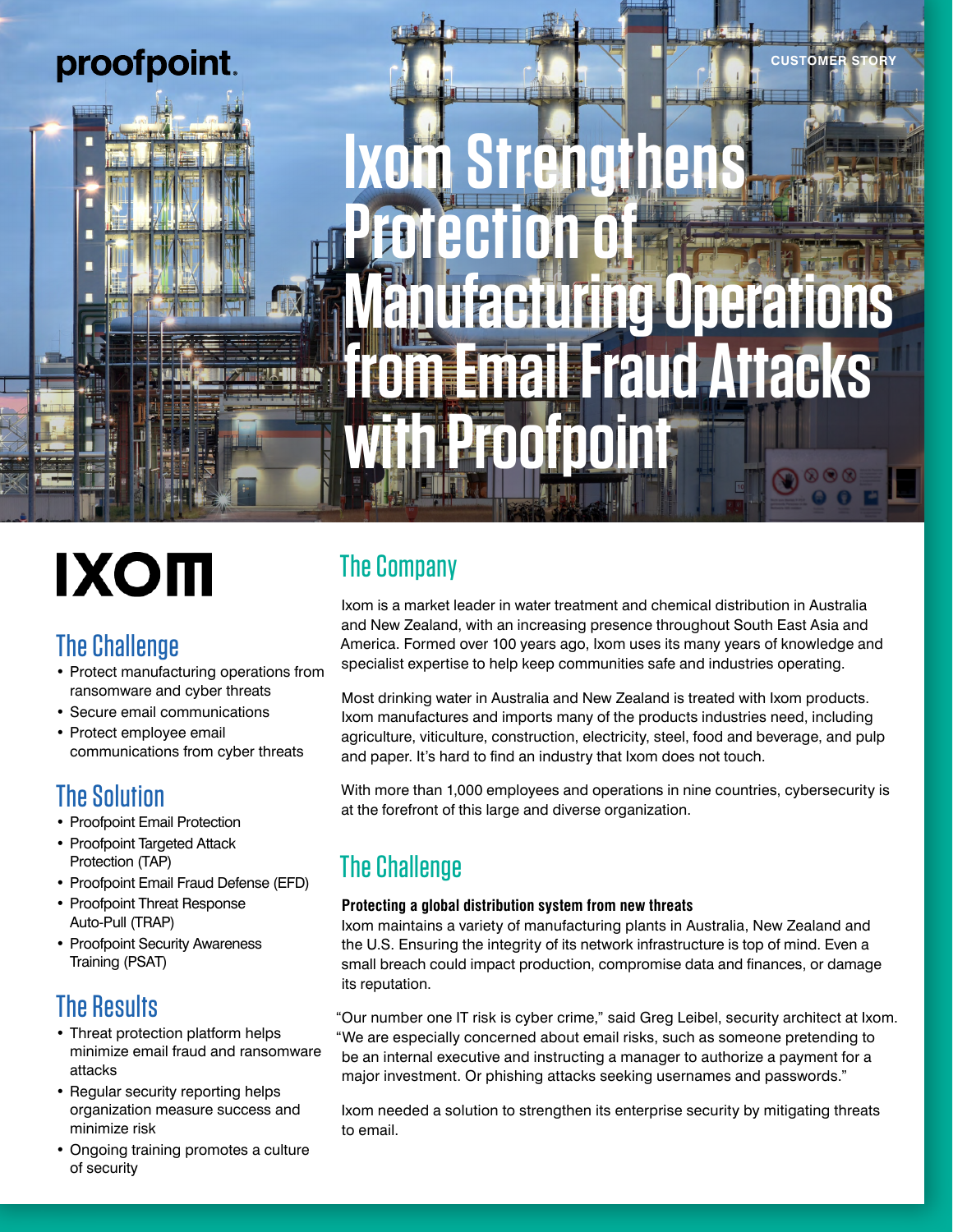## The Solution

#### **Comprehensive email security that simply works**

To help secure its email channel and make sure that its business communications remained trusted, Ixom deployed Proofpoint Email Fraud Defense. Email Fraud Defense helps to minimize the risks of impostor threats by enabling Ixom to confidently enforce DMARC on its inbound traffic. The solution also goes beyond DMARC to provide insight into business email compromise (BEC) attacks. This includes fraud risks posed by suppliers. Deployment went smoothly and Proofpoint helped simplify the rollout by guiding Leibel and his team through each step of the process.

"One of the things I like most about Proofpoint is the implementation methodology," said Leibel. "The approach was a friendly way of leading us on a journey, which was great."

Email Fraud Defense also includes the Hosted Sender Policy Framework (SPF) service, which helps simplify Ixom's DMARC journey.

"The Hosted SPF service was so easy to implement—it just worked wonderfully," said Leibel.

"Proofpoint simply delivers better email security. It captures more problems, it's more automated, and it provides a much more integrated solution. The way Proofpoint Security Awareness Training integrates with Proofpoint Targeted Attack Protection and Proofpoint Threat Response Auto-Pull gives us a powerful technical solution and an improved process for risk reduction."

Greg Leibel, security architect, Ixom

To defend the organization against ransomware and other advanced threats, Ixom deployed Proofpoint Targeted Attack Protection (TAP). Designed to continually adapt to the very latest cyber attacks, it detects and blocks threats before they reach users' mailboxes. Proofpoint Threat Response Auto-Pull (TRAP) provides an additional layer of protection. It allows Leibel and his team to automatically remove or quarantine malicious emails and unwanted emails post delivery, including those forwarded to other internal users.

Proofpoint Security Awareness Training augments the solution. It gives Ixom the assessments, training, phishing simulation, and tools it needs to help employees identify risks, modify their behavior, and become more resilient to humanactivated threats.

"Proofpoint Security Awareness Training is opening people's eyes to the ability to do better," said Leibel. "It reminds us that even if the system and the defenses are really good, the people are the last line of defense, and we need to stay focused."